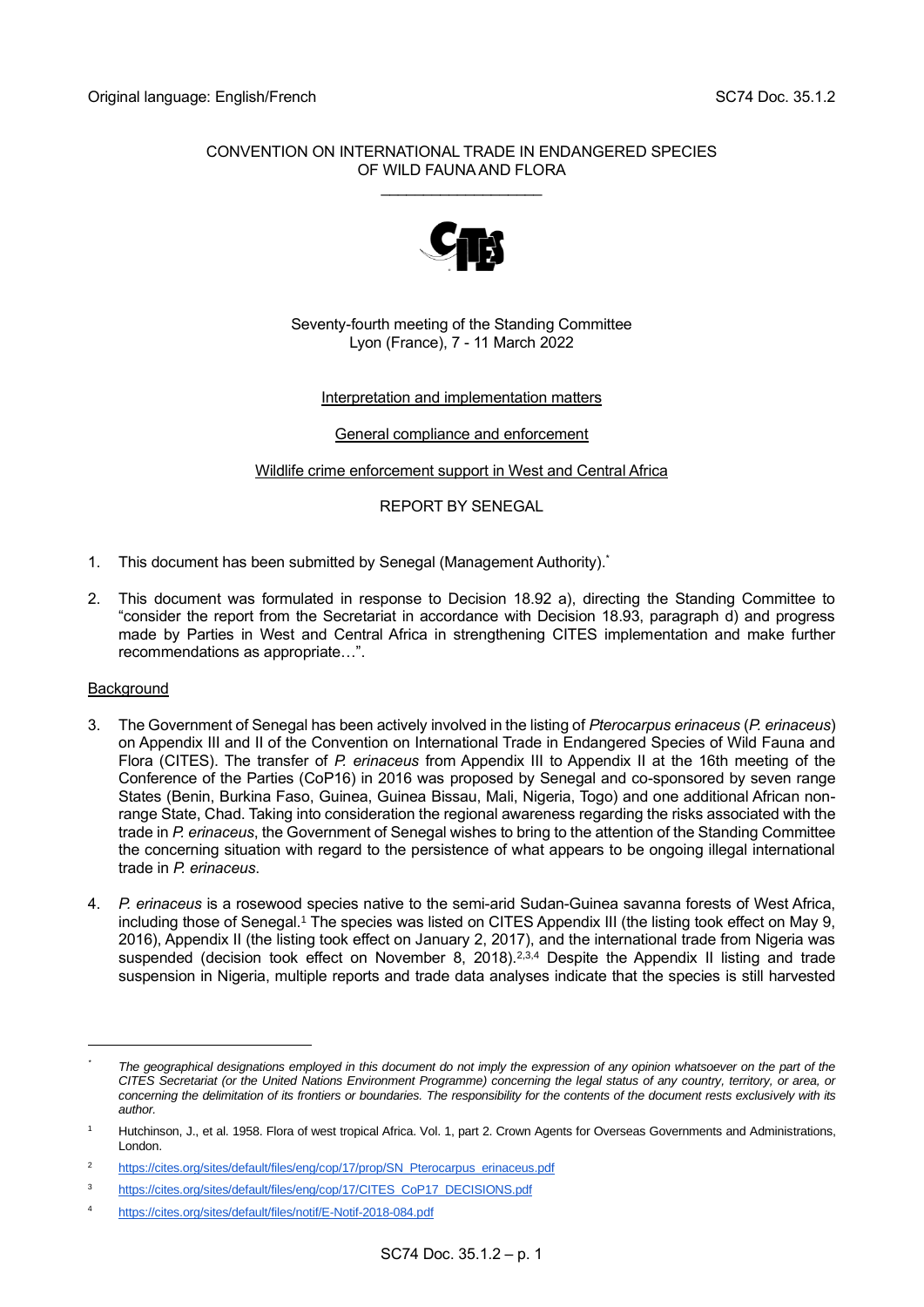and traded at an unsustainable rate across the region.<sup>5,6,7</sup> At its 70th meeting (SC70, Sochi, 2018), the Standing Committee of CITES agreed on a recommendation requesting that the Plants Committee consider the inclusion of *P. erinaceus* from all range States in the CITES Review of Significant Trade [RST; Resolution Conf. 12.8 (Rev. CoP18)]. This recommendation was further endorsed by the 18th meeting of the Conference of the Parties to CITES (CoP18, Geneva, 2019), in Decision 18.92. This recommendation drew upon the information in a threat assessment on illegal wildlife trade in West and Central Africa (CoP18 Doc. 34), and directed the Standing Committee to, *inter alia*, "consider any report from the Plants Committee, in response to the recommendation agreed at its 70th meeting, concerning the inclusion of *P. erinaceus* from all range States in the Review of Significant Trade and make recommendations as required."<sup>8</sup>

5. Although the Appendix II listing *of P. erinaceus* took effect in early 2017, there have been no reported cases where the Non-detriment Findings (NDFs) provisions of Article IV of the Convention appear to have been met for the trade of the species.<sup>9</sup> The review of Significant Trade at the 25th Meeting of the Plants Committee categorized the following countries as "action is needed": Benin, Burkina Faso, Gambia, Ghana, Guinea Bissau, Mali, Nigeria, and Sierra Leone. As such, these countries are included in Stage 2 of RST and, due to the urgency of the matter the Plants Committee agreed "to proceed via intersessional decision-making, in accordance with Rule 19 of its Rules of Procedure, once the relevant consultations with range States have taken place and the report to be commissioned by the Secretariat is available."<sup>10</sup> The full update from the Plants Committee is included in the agenda item on Inclusion of *Pterocarpus erinaceus* in the Review of Significant Trade: Report of the Plants Committee. Notably, the Plants Committee also referred all range states to the Standing Committee based on "documented, widespread and pervasive illegal trade,"<sup>11</sup> which is also the subject of this document.

## Persisting International Trade in *P. erinaceus*

6. Despite its listing on the Appendix II, trade data indicate that *P. erinaceus* is the most traded rosewood species in the world (Figure 1). Between the Appendix II listing in January 2017 and November 2021 China alone has imported a total of 3.49 million tons of *P. erinaceus* from West Africa, for a total value of US\$1.98 billion.<sup>12</sup> This represents 71 percent of the total quantity of "hongmu" imported by China during that period (Figure 1). $13$ 

- <sup>7</sup> <https://science.thewire.in/environment/senegal-rosewood-forests-china-demand/>
- <sup>8</sup> <https://cites.org/sites/default/files/eng/prog/enforcement/E-CoP18-34.pdf>
- <sup>9</sup> <https://cites.org/sites/default/files/eng/com/pc/25/Documents/E-PC25-15-05.pdf>
- <sup>10</sup> <https://cites.org/sites/default/files/eng/com/pc/25/exsum/E-PC25-ExSum-04-R1.pdf>
- <sup>11</sup> <https://cites.org/sites/default/files/eng/com/pc/25/exsum/E-PC25-ExSum-04-R1.pdf>

<sup>5</sup> <https://www.sciencedirect.com/science/article/abs/pii/S000632071930117X>

<sup>6</sup> [http://jaesnet.com/journals/jaes/Vol\\_9\\_No\\_2\\_December\\_2020/10.pdf](http://jaesnet.com/journals/jaes/Vol_9_No_2_December_2020/10.pdf)

<sup>12</sup> Analysis based on Chinese customs data.

<sup>13</sup> Meaning "red wood" in Chinese, the term hongmu refers to a range of richly hued, durable tropical hardwoods — ebonies, rosewoods, and palisanders — used to produce high-end reproduction furniture, flooring and handicrafts. Twenty-nine species of Cassia, Dalbergia, Diospyros, Millettia and Pterocarpus genera are identified as hongmu species since the revision of July 2018.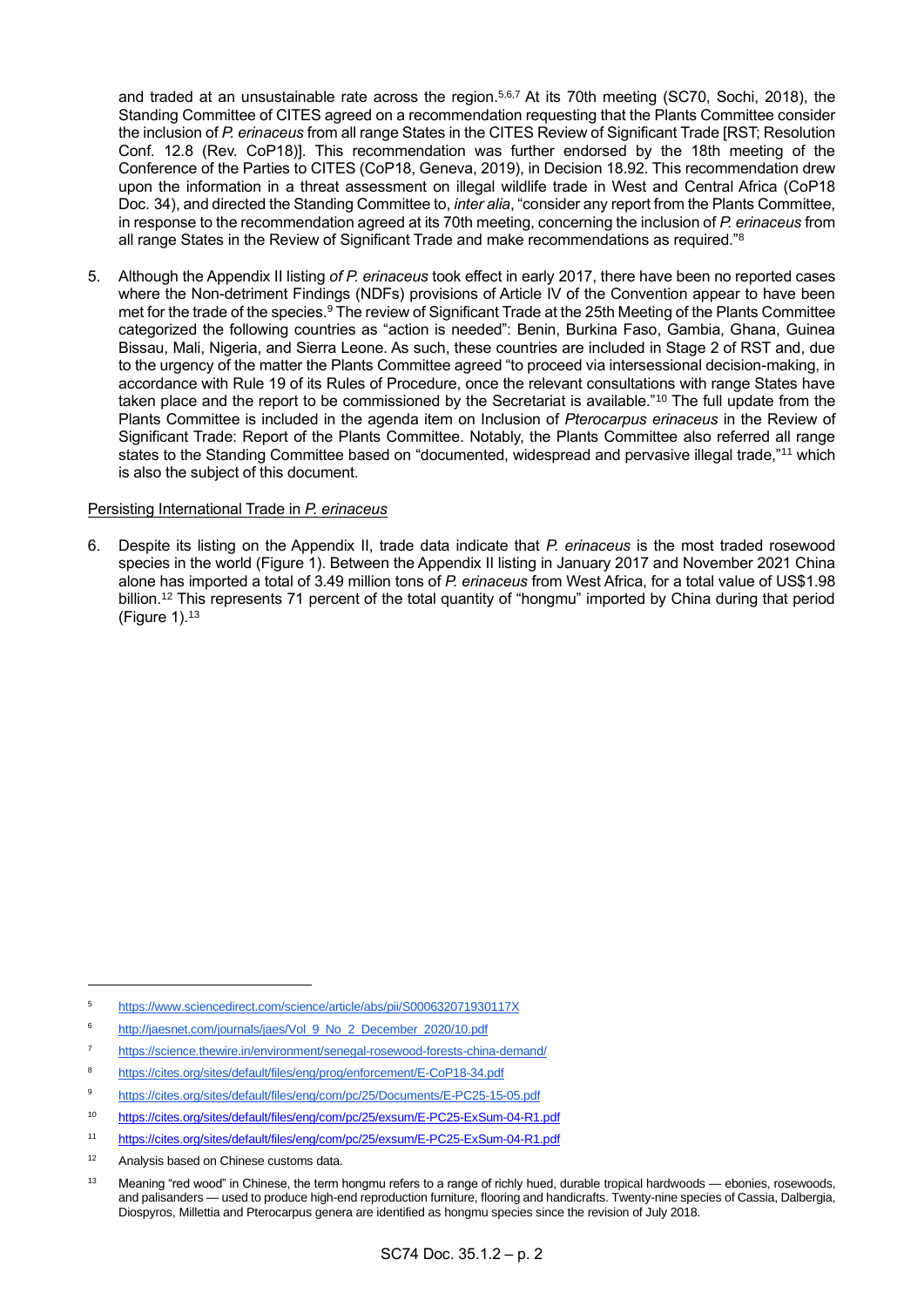

### Figure 1. Share of the volume of *P. erinaceus* imported by China, by regional source.

Source: Analysis based on Chinese customs data.

Between January 2017 and November 2021, West Africa has been the main region providing hongmu to China, as measured in kilograms. As presented in Figure 2, 90 percent of *P. erinaceus* traded between West Africa and China has been in the form of logs, from January 2017 to November 2021.

Figure 2. Nature of the *P. erinaceus* imported in China from West Africa, in percentage of total quantity (2015-2021).



Nature of West Africa hogmu exported to China 2017- Nov2021

Source: Analysis based on Chinese customs data.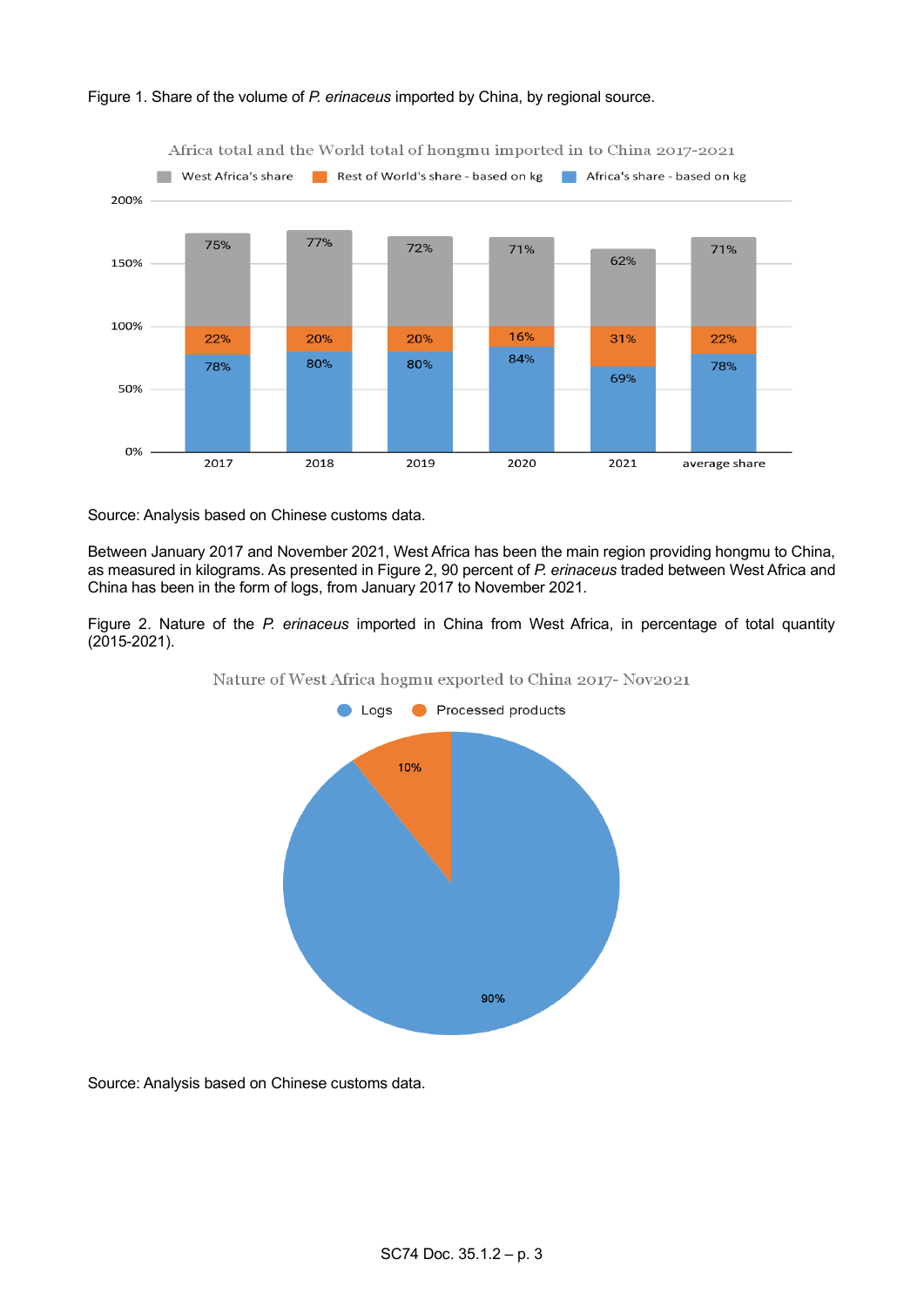7. As shown in Figure 3, the suspension in the trade of *P. erinaceus* from Nigeria appears to be the most significant driver of change in the international trade. Subsequent to the suspension, the quantity of *P. erinaceus* from Nigeria decreased by 97 percent between 2018 and 2019 (in kilograms).<sup>14</sup> However, four other major export countries from West Africa (Sierra Leone, Ghana, The Gambia, and Mali) increased export levels by 35 percent in 2019 when compared to 2018.<sup>15</sup> This substitution effect seems to have been partially attenuated in 2020 and 2021, potentially due to the pandemic and the global economic downturn.



Figure 3. Country of origin of the *P. erinaceus* imported into China, in Kilograms.

Source: Analysis based on Chinese customs data.

8. As presented in Figure 4, the international trade in *P. erinaceus* has primarily come from five countries since January 2017, namely Nigeria, The Gambia, Ghana, Sierra Leone, and Mali. Altogether they accounted for more than 90 percent of the volume of *P. erinaceus* imported in China from West Africa.

Figure 4. Share of the volume of *P. erinaceus* imported by China, by country of origin (2017-Nov 2021).

Share of P. erinaceus imported by China, by country of origin (2017-Nov 2021) .\* Senegal, Burkina Faso, etc have unsiginicant trade/not properly visualized.



Source: Analysis based on Chinese customs data.

 $15$  Ibid.

<sup>14</sup> Analysis based on Chinese customs data.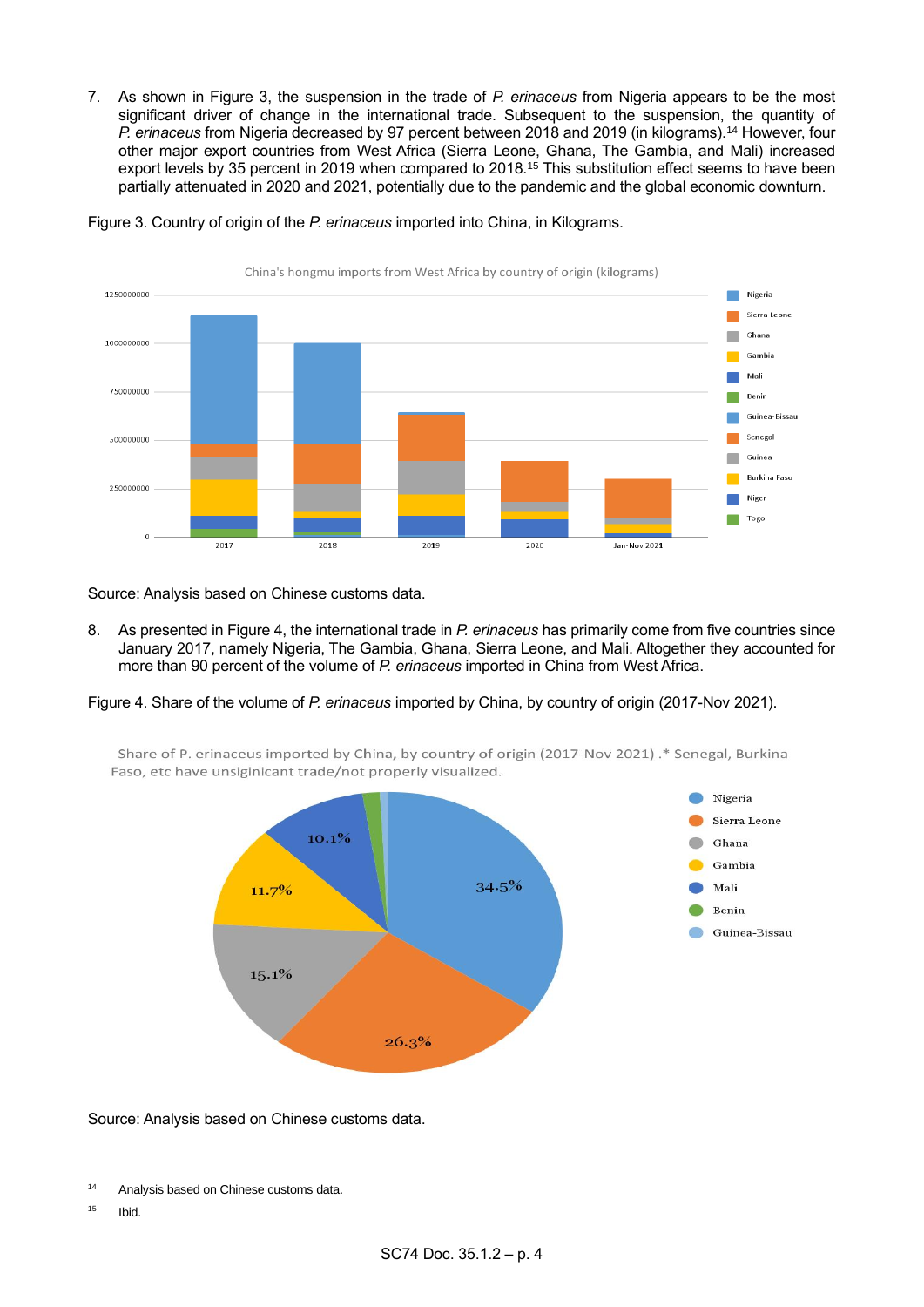- 9. Between January 2017 and November 2021 China alone has imported on average 63,000 tons per month of *P. erinaceus* from West Africa, which is equivalent to approximately 2,723 20-foot containers per month.16,17 This represents harvesting levels of approximately 109,571 *P. erinaceus* trees per month on average in West Africa between January 2017 and December 2021.<sup>18</sup> Given the adaptability demonstrated by the commercial network and the recurrent regional smuggling and misdeclaration schemes developed by traffickers, as reported by the United Nations Office on Drugs and Crime (UNODC), and also taking into account the fairness of the process, the Government of Senegal considers that a temporary trade suspension of *P. erinaceus* from all the range States should be considered by the Standing Committee.<sup>19,20</sup>
- 10. Despite the pandemic and the international economic crisis, which has slowed down and, in many instances, even stopped major global timber trade flows, the trade in *P. erinaceus* has persisted and has even grown in recent months. Since the release of the report from UNEP/WCMC, international trade in P. erinaceus has continued (Table 1).

| <b>Country of origin</b> | <b>Quantity traded</b><br>between June 2020<br>and November 2021<br>(in tons) | Value traded<br>between June 2020<br>and November 2021<br>$(in US\)$ | Change in trade<br>between June 2019-<br>February 2020 and<br>June 2020-February<br>2021 (in percentage) | Approximate<br>number of trees<br>logged for export<br>between June 2020<br>and November 2021 |
|--------------------------|-------------------------------------------------------------------------------|----------------------------------------------------------------------|----------------------------------------------------------------------------------------------------------|-----------------------------------------------------------------------------------------------|
| The Gambia               | 73,043                                                                        | 37,212,003                                                           | $-51%$                                                                                                   | 127,031                                                                                       |
| Ghana                    | 70,521                                                                        | 37,737,504                                                           | $-50%$                                                                                                   | 122,645                                                                                       |
| Mali                     | 98,111                                                                        | 66,267,702                                                           | 55%                                                                                                      | 170,628                                                                                       |
| Nigeria                  | 494                                                                           | 576,432                                                              | $-52%$                                                                                                   | 861                                                                                           |
| Sierra Leone             | 347,869                                                                       | 217,668,487                                                          | 17%                                                                                                      | 604,989                                                                                       |

Table 1. Evolution of the trade in *P. erinaceus* between West African countries and China.

Source: Analysis based on Chinese customs data.

#### Information on Illegal Trade

11. In order to protect the fragile populations of *P. erinaceus*, most West African countries have adopted and implemented regulatory measures (Annex) at an early stage. These measures include, *inter alia*, bans on harvesting, transport, and/or export, or strict control of these different stages. As presented in the previous section, it appears that these national measures have often failed to keep the international trade in *P. erinaceus* under control. There is wide evidence to suggest that the illegal trade has circumvented these controls in most West African countries, specifically, in Sierra Leone, Ghana, The Gambia, and Mali, which are the current principal exporters of *P. erinaceus* to China.<sup>21</sup> The "boom and bust" cycle of overexploitation of *P. erinaceus* to the point of commercial extinction in country after country in West Africa, often in violation of domestic laws limiting or banning harvest and export, indicate that consistent policies applicable to the entire region are needed.

<sup>&</sup>lt;sup>16</sup> Analysis based on Chinese customs data.

<sup>17</sup> Conservative numbers were used to convert tons of *P. erinaceus* into approximate number of containers and approximate equivalent in logged trees. For this document there an estimate of 23 tons of P. erinaceus logs per 20-foot container was used, which represents a total of 80 logs per container. For this document it was estimated that each *P. erinaceus* tree yields on average two logs (2.20 meters length log).

<sup>18</sup> Analysis based on Chinese customs data.

<sup>19</sup> [https://www.unodc.org/documents/data-and-analysis/wildlife/World\\_Wildlife\\_Crime\\_Report\\_2016\\_final.pdf](https://www.unodc.org/documents/data-and-analysis/wildlife/World_Wildlife_Crime_Report_2016_final.pdf)

<sup>&</sup>lt;sup>20</sup> [https://www.unodc.org/documents/data-and-analysis/wildlife/2020/World\\_Wildlife\\_Report\\_2020\\_9July.pdf](https://www.unodc.org/documents/data-and-analysis/wildlife/2020/World_Wildlife_Report_2020_9July.pdf)

<sup>21</sup> [https://www.unodc.org/documents/data-and-analysis/wildlife/2020/WWLC20\\_Chapter\\_2\\_Rosewood.pdf](https://www.unodc.org/documents/data-and-analysis/wildlife/2020/WWLC20_Chapter_2_Rosewood.pdf)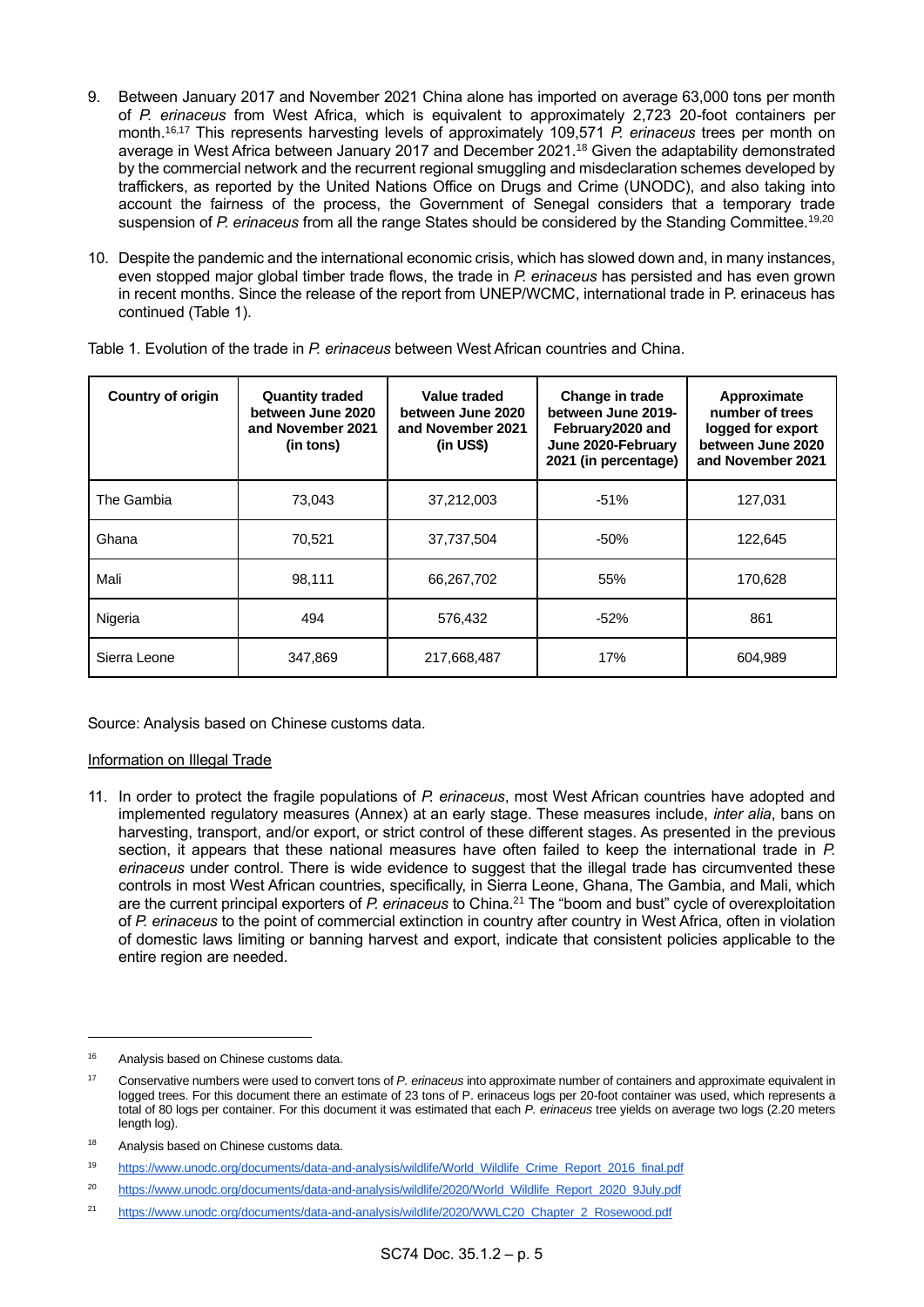- 12. Since the CITES Appendix II listing in 2017, Sierra Leone tripled its exports of *P. erinaceus* between 2017 and 2018.<sup>22</sup> Concerned about the damage caused by the indiscriminate felling of trees driven by international trade, the government of President Julius Maada Bio issued the Executive Order No1 in April 2018, declaring that, "the export of timber logs is suspended with immediate effect" in the country.<sup>23</sup> The log export ban was temporarily lifted, starting in May 2018, for wood already cut.<sup>24</sup> This appears to have opened the door to laundering operations, through which *P. erinaceus* logs coming from illegal logging operations including some established in Sierra Leone's Outamba-Kilimi national park, are exported to Asia.<sup>25</sup>
- 13. Ghana has established a series of consecutive bans focused on harvest, transport and/or export of *P. erinaceus* for close to 10 years.<sup>26</sup> A ban was established in April 2019 which prohibits the harvest, processing, and export of rosewood.<sup>27</sup> Despite these restrictions, the country has been one of the largest exporters of *P. erinceus* to China (see Figure 4). This has mainly been explained by widespread illegal harvesting, transport, and export under the guise of "salvage permits'', which should only be granted for road and dam construction projects.<sup>28</sup> Structural issues and alleged fraud in the granting of these permits and related CITES export permits have been frequently reported in 2019 and 2020.<sup>29,30,31</sup> In August 2019, the Ghanaian government established a Committee to Investigate Allegation of Corruption in Rosewood Trade in Ghana.<sup>32,33</sup> In its public report the Committee acknowledged the challenge of combating active trafficking networks and recognized "institutional weaknesses and lapses in the rosewood trade."<sup>34</sup> In spite of the 2019 export ban, rosewood exports continued in 2019, 2020, and 2021 and a new directive was issued in July 2021 prohibiting the export of any rosewood (including seized and auctioned) and directing the Forestry Commission to cease the issuance of CITES permits while the ban is in effect.<sup>35</sup>
- 14. The continuous smuggling of rosewood from Senegal to The Gambia and its illegal re-export to China in breach of laws of The Gambia that suspended the export of *P. erinaceus* has been reported on multiple occasions in 2020.36,37 Despite the fact that *P. erinaceus* was declared nearly extinct by the Forest Administration in The Gambia in 2012, the country has been one of the largest exporters of the species to China (see Figure 4). According to a recent report, the illegal rosewood trade between Senegal, The Gambia, and China is a primary source of income for the rebel group Movement of Democratic Forces of Casamance.<sup>38</sup> An estimated 1.6 million *P. erinaceus* trees have been illegally harvested in Senegal and smuggled into The Gambia between June 2012 and April 2020.<sup>39</sup>
- 15. The export of all raw timber has been prohibited in Mali since 1994 and nevertheless the country has become a growing exporter of *P. erinaceus* in recent years (see Figure 3). Companies reportedly exploit legal loopholes regarding the precise definition of "transformed wood" in Mali by declaring square logs as exportable goods.<sup>40</sup>

<sup>32</sup> <https://allafrica.com/stories/201908280527.html>

- <sup>38</sup> <https://eia-global.org/reports/20200603-cashing-in-on-chaos>
- <sup>39</sup> bid.

 $22$  Ibid.

<sup>23</sup> <http://www.sewa.news/2018/07/sierra-leones-unregulated-export-timber.html>

<sup>24</sup> [https://www.reuters.com/article/us-health-coronavirus-leone-logging/coronavirus-comes-to-rescue-of-sierra-leones-plundered](https://www.reuters.com/article/us-health-coronavirus-leone-logging/coronavirus-comes-to-rescue-of-sierra-leones-plundered-rosewood-idUSKBN21I1B0)[rosewood-idUSKBN21I1B0](https://www.reuters.com/article/us-health-coronavirus-leone-logging/coronavirus-comes-to-rescue-of-sierra-leones-plundered-rosewood-idUSKBN21I1B0)

<sup>25</sup> [https://www.youtube.com/watch?v=19\\_lQPhyiYE](https://www.youtube.com/watch?v=19_lQPhyiYE)

<sup>26</sup> <https://www.sciencedirect.com/science/article/abs/pii/S000632071930117X>

<sup>27</sup> <https://www.globalwoodmarketsinfo.com/ghana-rosewood-harvesting-transport-export-banned/>

<sup>28</sup> <https://www.sciencedirect.com/science/article/abs/pii/S000632071930117X>

<sup>29</sup> <https://www.kasaghana.org/news/the-rosewood-plunder-scandal-how-did-we-get-here>

<sup>30</sup> <https://www.ghanaweb.com/GhanaHomePage/NewsArchive/Government-blamed-for-continued-illegal-logging-of-rosewood-1033432>

<sup>31</sup> <https://www.myjoyonline.com/forestry-commission-permits-private-companies-to-salvage-rosewood-ballet-despite-ban/>

<sup>33</sup> <https://newsghana.com.gh/rosewood-committee-presents-report-to-lands-minister/>

<sup>34</sup> <https://citinewsroom.com/2020/02/no-evidence-of-corruption-against-govt-officials-rosewood-cttee-report/>

<sup>35</sup> <https://www.myjoyonline.com/lands-ministry-outright-ban-on-export-of-rosewood/>

<sup>36</sup> <https://www.bbc.co.uk/programmes/m000gr2j>

<sup>37</sup> <https://news.mongabay.com/2020/11/chinese-demand-and-domestic-instability-are-wiping-out-senegals-last-forests/>

<sup>40</sup> <https://uk.news.yahoo.com/legal-loopholes-allow-endangered-rosewood-162506884.html>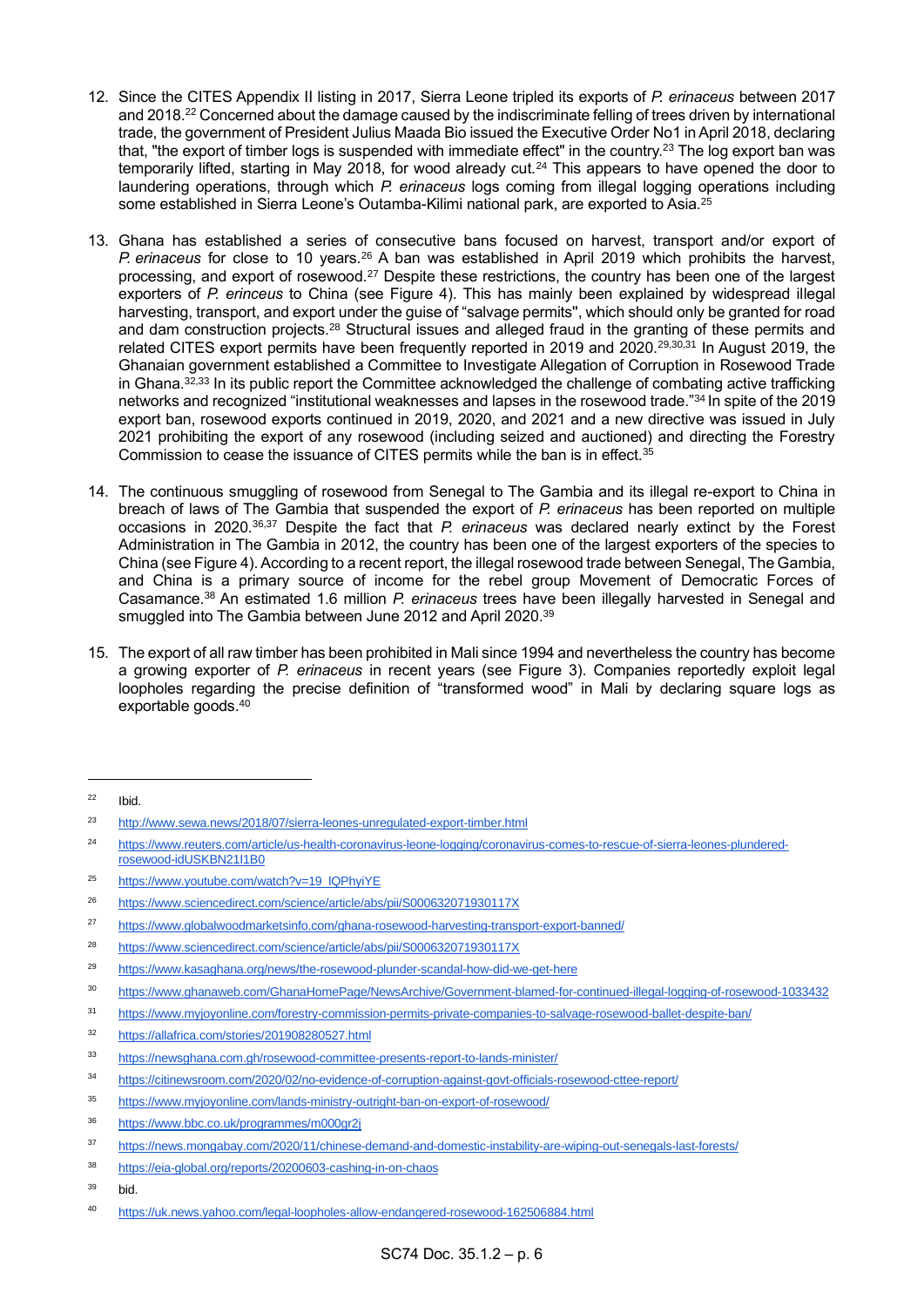16. Much of the current international trade in *P. erinaceus* is occurring in breach of CITES requirements related to the legal acquisition findings requirements of Article IV of the Convention and national laws. Information emerging from range states indicates that a significant amount of the trade is illegal.

### Recommendations

- 17. The Government of Senegal recommends that in this exceptional case, and based on the Decision 18.92 directing the Standing Committee to "a) consider the report from the Secretariat in accordance with Decision 18.93, paragraph d) and progress made by Parties in West Africa in strengthening CITES implementation and make further recommendations as appropriate," the Standing Committee, at its 74th Meeting develop recommendations to limit ongoing and pervasive illegal trade in *P. erinaceus*.
- 18. The Standing Committee is invited to consider creation of an in session Working Group on *P. erinaceus*, to develop further recommendations as directed by Decision 18.92 and in response to the referral from the Plants Committee related to illegal trade in *P. erinaceus*,. Considerations for the Working Group may include:
	- a) review of the information related to *P. erinaceus* contained in this document and Wildlife crime enforcement support in West Africa: Report of the Secretariat;
	- b) whether the Standing Committee should consider a recommendation for Parties not to accept exports or re-exports for commercial purposes from range states of specimens of *P. erinaceus* to halt ongoing and shifting illegal trade, and to lay the groundwork for future legal trade in *P. erinaceus* in compliance with the Convention; and
	- c) which, if any, of the Decisions 18.88 18.93, Wildlife crime enforcement support in West Africa, should be modified, expanded or submitted in their current form as draft Decisions for consideration by the 19th Conference of the Parties.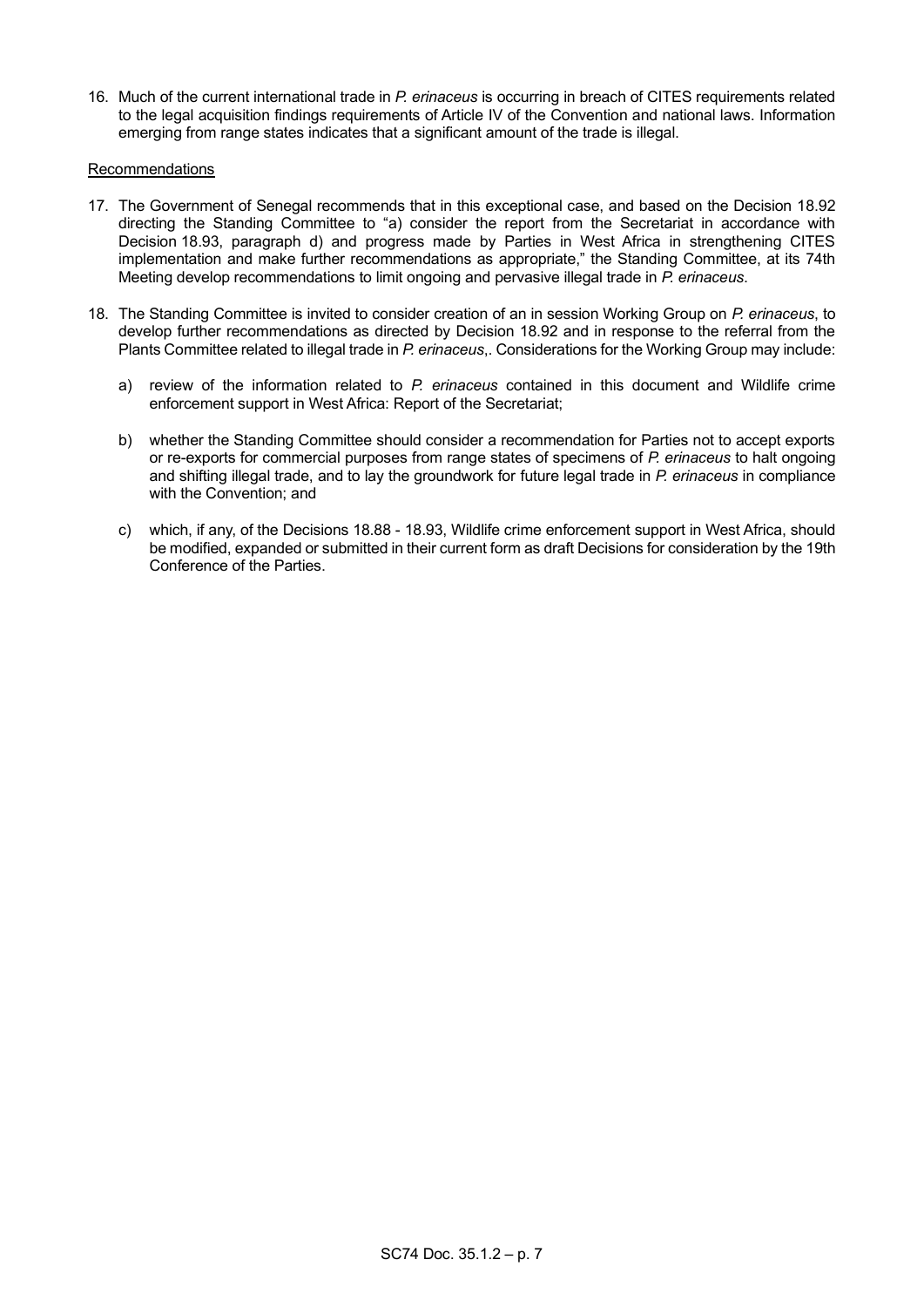# Regulations related to harvest and export of *P. erinaceus* in West Africa

This table is an updated version of a previous document prepared by Senegal, PC22 Inf. 13, Table 1.

| <b>Countries</b>    | Special measures for the protection or<br>management of the species                                                                                                                                                                                                                                                                                                                                                                                                                                                                                                                                                                                                                                                                                                                                                                          | <b>Export-related regulation</b>                                                                                                                                                                                                                                                                                                                                                                                                                                                                                                                    |
|---------------------|----------------------------------------------------------------------------------------------------------------------------------------------------------------------------------------------------------------------------------------------------------------------------------------------------------------------------------------------------------------------------------------------------------------------------------------------------------------------------------------------------------------------------------------------------------------------------------------------------------------------------------------------------------------------------------------------------------------------------------------------------------------------------------------------------------------------------------------------|-----------------------------------------------------------------------------------------------------------------------------------------------------------------------------------------------------------------------------------------------------------------------------------------------------------------------------------------------------------------------------------------------------------------------------------------------------------------------------------------------------------------------------------------------------|
| <b>Benin</b>        | According to the Forest Code in force<br>(Law No 93-009 of 2 July 1993 laying<br>down forest regime in the Republic of<br>Benin) and its implementing decree<br>(Decree No 96-271 of 2 July 1996,<br>Article 25), P. erinaceus is a protected<br>species belonging to the "List of<br>protected forest species" (P. erinaceus<br>appears under its common name<br>"Vene").                                                                                                                                                                                                                                                                                                                                                                                                                                                                   | "Decree No 2005-708 of 12 November 2005<br>on procedures for the exploitation,<br>transportation, trade, industry and control of<br>forest products in the Republic of Benin." In<br>Article 21, the export of all woody species in<br>their raw form is prohibited in Benin. This<br>provision has been taken up in Article 3 of the<br>"Interministerial Decree-Year2007-<br>0053/MEPN/MIC/DC/SGM/DGFRN/SEB on<br>procedures for the exploitation, transportation,<br>trade, industry and control of forest products<br>in the Republic of Benin" |
| <b>Burkina Faso</b> | P. erinaceus is specifically protected by<br>Order No 2004-019/MECV of 7 July<br>2004, establishing the list of forest<br>species which benefit from special<br>protection measures. The Order is<br>related to the implementation of the<br>Forest Code adopted in 1997 (Law No.<br>006/97/ADP on the Forest Code in<br>Burkina Faso).<br>The implementing decree related to the<br>protection of species within the<br>framework of the 2011 Forest Code (Law<br>No 003-2011/AN on the Forest Code in<br>Burkina Faso) has not yet been<br>published. The Forest Code states in its<br>Article 44 that "Some forest species, due<br>to their specific ethnobotany interest or<br>risk of extinction threatening them,<br>benefit from special protection measures.<br>The list is established by the order of the<br>Minister of Forests." | Export of logs and processed products is<br>prohibited under Decree No 2005 -<br>003/MECV/MCPEA of 9 March 2005 which<br>suspends all operations and the trade of<br>timber at the national level. The decree is still<br>in force today.<br>The text of the law bans the<br>commercialization of "bois d'oeuvre,"<br>generally translated as timber or lumber,<br>which is believed to include logs and<br>sawnwood, at a minimum.                                                                                                                 |
| Chad                |                                                                                                                                                                                                                                                                                                                                                                                                                                                                                                                                                                                                                                                                                                                                                                                                                                              | <b>CEMAC (Economic and Monetary Community</b><br>of Central Africa) Members, have committed<br>to banning all log exports in 2023.<br>https://www.atibt.org/en/news/13044/log-<br>export-ban-cemac-postpones-entry-into-force-<br>to-2023                                                                                                                                                                                                                                                                                                           |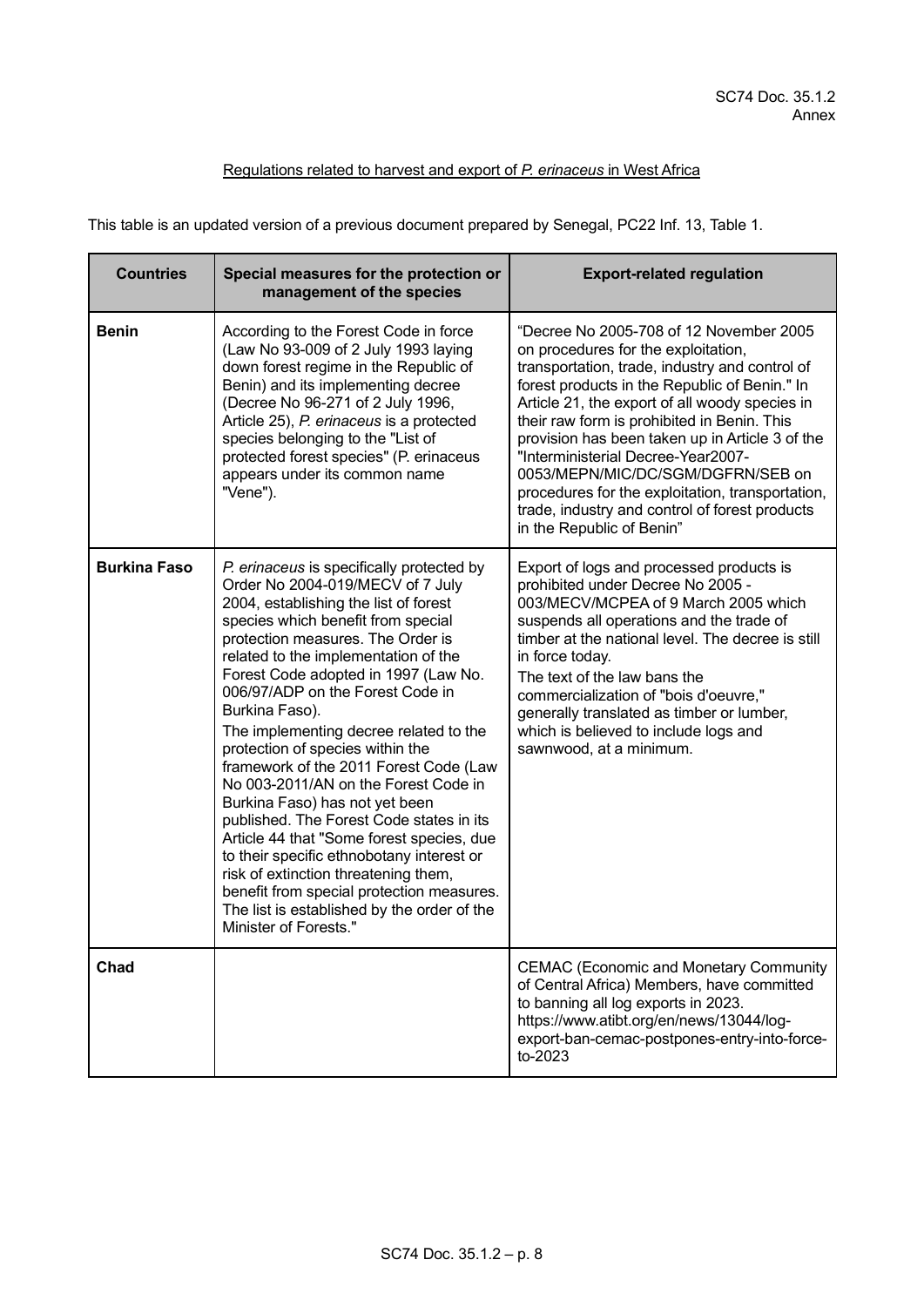| <b>Countries</b> | Special measures for the protection or<br>management of the species                                                                                                                                      | <b>Export-related regulation</b>                                                                                                                                                                                                                                                                                                                                                                                                                                                                                                                                                                                                                                                                                                                                                                                                                                                                                                                              |
|------------------|----------------------------------------------------------------------------------------------------------------------------------------------------------------------------------------------------------|---------------------------------------------------------------------------------------------------------------------------------------------------------------------------------------------------------------------------------------------------------------------------------------------------------------------------------------------------------------------------------------------------------------------------------------------------------------------------------------------------------------------------------------------------------------------------------------------------------------------------------------------------------------------------------------------------------------------------------------------------------------------------------------------------------------------------------------------------------------------------------------------------------------------------------------------------------------|
| Côte d'Ivoire    | P. erinaceus species cannot be exploited<br>pursuant to Decree No. 2013-508 of 25<br>July 2013 relating to "banning of<br>exploitation, harvesting, transportation,<br>trade and export of Vene timber". | P. erinaceus species cannot be exported<br>pursuant to Decree No. 2013-508 of 25 July<br>2013 relating to "banning of exploitation,<br>harvesting, transportation, trade and export of<br>Vene timber".<br>Article 95 of the Forest Code passed in 2014<br>and applicable as of 2016, states that timber<br>products of any species destined for export<br>must be transformed (i.e. processed) before<br>exportation, unless the exporting company<br>receives a special license from the<br>government.                                                                                                                                                                                                                                                                                                                                                                                                                                                     |
| Ghana            | A ban was placed on the harvesting and<br>export of rosewood timber in July 2014.                                                                                                                        | A ban was placed on the harvesting and<br>export of rosewood timber in July 2014. This<br>ban was reportedly lifted, but the suspension<br>may have applied only to specific companies.<br>A new ban reportedly came into force in<br>March 2019. This new ban seemingly had no<br>company-based exceptions and was made<br>permanent by the Minister of Lands and<br>Natural Resources in February 2020.<br>https://www.pulse.com.gh/bi/strategy/ghanaia<br>n-government-extends-ban-on-rosewood-<br>export-indefinitely/14tpcrc<br>In spite of the 2019 export ban, rosewood<br>exports continued in 2019, 2020, and 2021<br>and a new directive was issued in July 2021<br>prohibiting the export of any rosewood<br>(including seized and auctioned) and directing<br>the Forestry Commission to cease the<br>issuance of CITES permits while the ban is in<br>effect. https://www.myjoyonline.com/lands-<br>ministry-outright-ban-on-export-of-rosewood/ |
| <b>Guinea</b>    |                                                                                                                                                                                                          | In November 2006, Guinea banned the export<br>of teak logs and sawnwood. It is unclear if this<br>ban is still in force.<br>CITES Notification to the Parties No.<br>2013/017 of 16 May 2013, the Secretariat<br>published a recommendation of the Standing<br>Committee to suspend commercial trade in<br>specimens of CITES-listed species with<br>Guinea. The only exception to this suspension<br>for Pterocarpus erinaceous was a one-time<br>May 2021 approval of the export of up to<br>14,000 m3 of pre-Convention stockpile.<br>CITES Notification to the Parties No.<br>2021/037.                                                                                                                                                                                                                                                                                                                                                                   |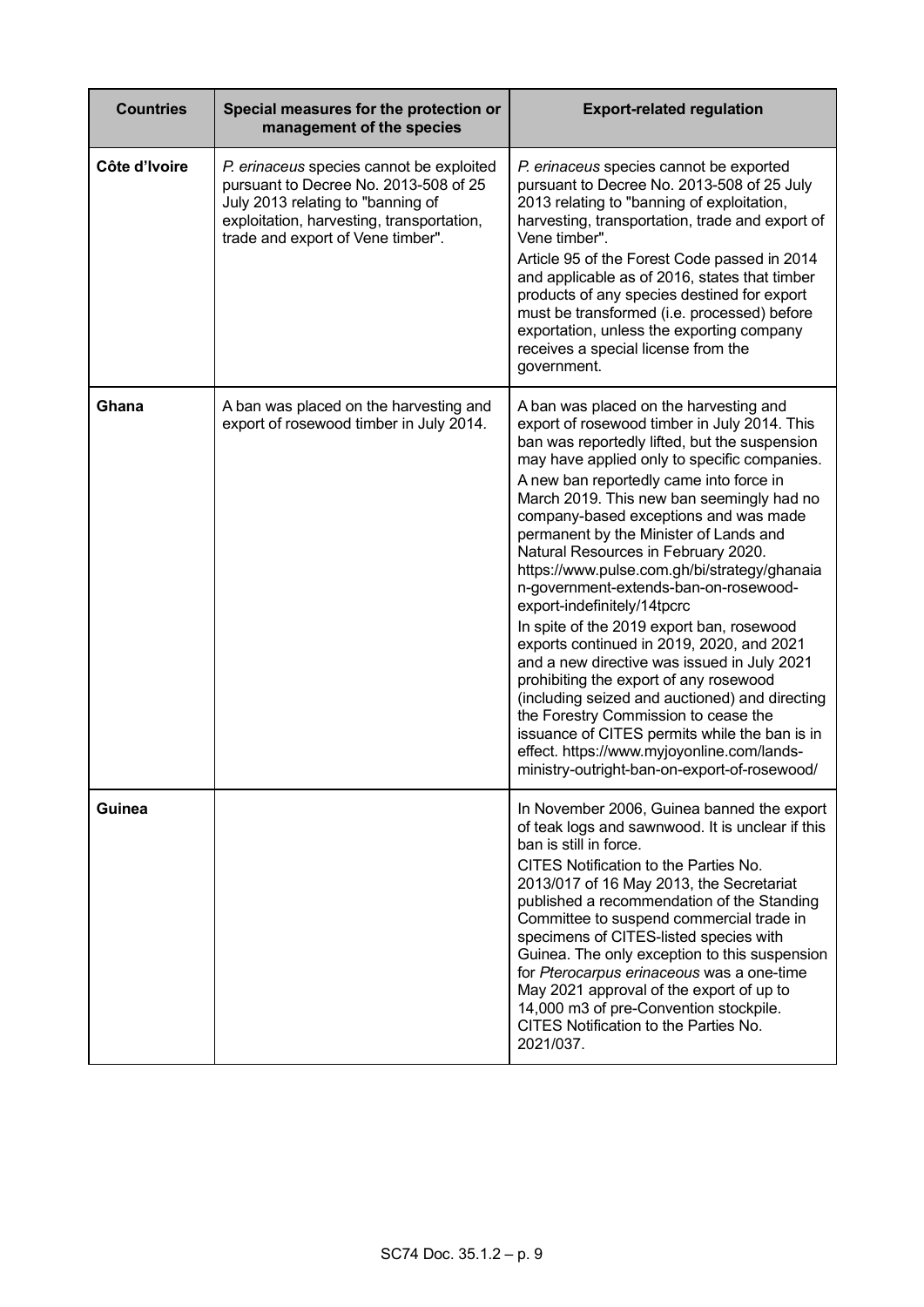| <b>Countries</b>    | Special measures for the protection or<br>management of the species                                                                                                                                                                                                                                                                                                                                                                                                                                       | <b>Export-related regulation</b>                                                                                                                                                                                                                                                                                                                                                                                                                                                                                                                                                                                                                                                                                                                    |  |
|---------------------|-----------------------------------------------------------------------------------------------------------------------------------------------------------------------------------------------------------------------------------------------------------------------------------------------------------------------------------------------------------------------------------------------------------------------------------------------------------------------------------------------------------|-----------------------------------------------------------------------------------------------------------------------------------------------------------------------------------------------------------------------------------------------------------------------------------------------------------------------------------------------------------------------------------------------------------------------------------------------------------------------------------------------------------------------------------------------------------------------------------------------------------------------------------------------------------------------------------------------------------------------------------------------------|--|
| Guinea-Bissau       | In April 2015, the government issued a<br>moratorium on all timber felling and<br>export for five years.                                                                                                                                                                                                                                                                                                                                                                                                  | In April 2015, the government issued a<br>moratorium on all timber felling and export for<br>five years. Although the ban expired in March<br>2020, an act of the government may be<br>required to lift the moratorium. In 2020 the<br>government drafted a decree to lift the ban,<br>which was awaiting the President's signature<br>in 2021.<br>Exports of specimens harvested after the<br>entry into force of the listing of P. erinaceus in<br>Appendix II (2 January 2017) were prohibited<br>under national legislation for the years 2017,<br>2018 and 2019. Zero export quota under<br>CITES for 2018 and 2019, except for 24,339<br>m3 of pre-Convention specimens for export in<br>2018. CITES Notification to the Parties<br>2018/051. |  |
| <b>Mali</b>         | P. erinaceus is on the list of protected<br>species mentioned in the Forest Code<br>(Law No. 95-004 laying down conditions<br>of forest resources management,<br>Article 17). According to Article 16:<br>"Protected species are those which<br>benefit from social protection due to their<br>economic, socio-cultural or scientific<br>interest. Their felling and uprooting are<br>prohibited unless expressly authorized."<br>Express authorizations are issued by the<br>Director of Forest Service. | Decree No. 00-505/P-RM of 16 October 2000<br>on foreign trade regulations specifies the<br>prohibited products for export such as<br>unprocessed wood. The Inter-ministerial<br>interdiction No 2014 -1856 / MC-MEF-SG-<br>MEEA of 10 July 2014 relating to the<br>interdiction of the export of timber, service<br>wood (construction wood), firewood, bamboo,<br>raphias of a raw state and charcoal, bans all<br>export of timber.                                                                                                                                                                                                                                                                                                               |  |
| <b>Nigeria</b>      | In Nigeria, forestry laws are under the<br>remit of states. Thus, P. erinaceus is a<br>protected species in Taraba State, and<br>given this status, felling and export status<br>are strictly prohibited. In Cross River<br>State, logging is prohibited in all natural<br>forests and for all woody species.                                                                                                                                                                                             | Nigerian customs website lists a ban on<br>export of timber (rough or sawn).<br><b>CITES Standing Committee's</b><br>recommendation to suspend commercial<br>trade in specimens of Pterocarpus erinaceus<br>from Nigeria began in November 2018 and<br>remains in effect. CITES Notification to the<br>Parties No. 2018/084. Zero export quotas for<br>2020 and 2021.                                                                                                                                                                                                                                                                                                                                                                               |  |
| Senegal             | P. erinaceus species is protected by the<br>current legislation namely the Forest<br>Code (Law No 98-03 of 8 January 1998)<br>and Decree No 98-164 of 20 February<br>1998, Article 63. This policy was<br>reaffirmed in 2019, with the list of species<br>remaining constant between the 1998<br>and 2019 iterations<br>(http://extwprlegs1.fao.org/docs/pdf/Sen1<br>91602.pdf, Article 51).                                                                                                              | P. erinaceus export is strictly prohibited<br>pursuant to the current legislation namely the<br>Forest Code (Law No 98-03 Act of 8 January<br>1998) and Decree No 98-164 of 20 February<br>1998, Article 63.                                                                                                                                                                                                                                                                                                                                                                                                                                                                                                                                        |  |
| <b>Sierra Leone</b> |                                                                                                                                                                                                                                                                                                                                                                                                                                                                                                           | Sierra Leone has passed log export bans in<br>the past, but they have generally been short in<br>duration. A new ban was put in place in April<br>2018, but lifted in May 2018 to allow for export<br>of wood already harvested.                                                                                                                                                                                                                                                                                                                                                                                                                                                                                                                    |  |